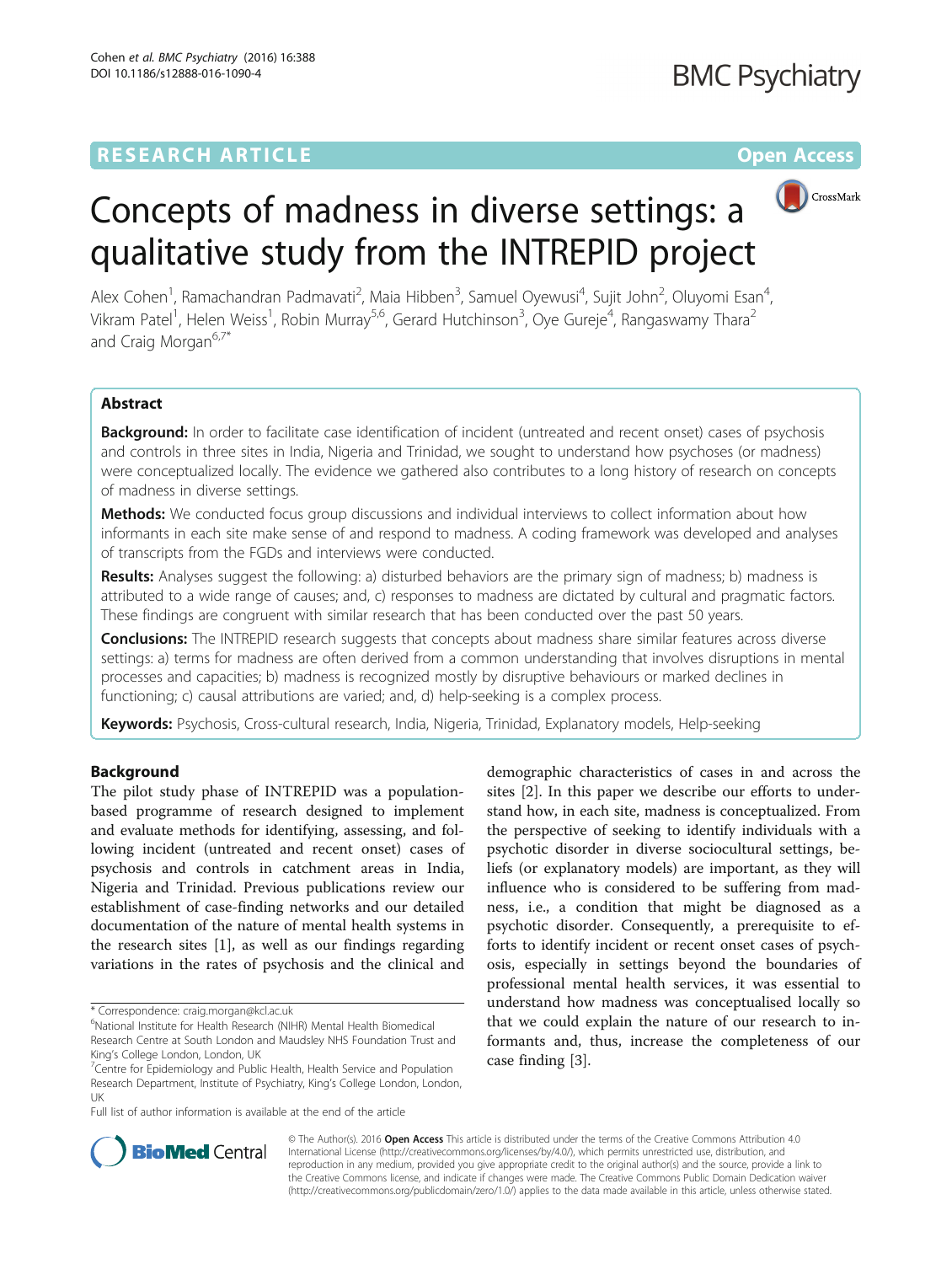#### Explanatory models

In developing the concept of explanatory models as a framework for understanding how individuals make sense of illness, Kleinman [\[4](#page-11-0)] suggested a series of questions to elicit such models, including: What name does it have? What are the biggest problems the illness has caused? What caused the problem? What is the appropriate response, treatment? These questions focus on the key pieces of information necessary to elucidate local understandings of illness, i.e., the names or terms used, the signs and behaviours associated with, the causal attributions that help individuals understand, and the local responses when an individual becomes ill with a condition. In regard to mental disorders: a) typical signs range from external, behavioural manifestations to internal, emotional feelings and perceptions; b) causes are often located within a restricted number of domains (i.e., the supernatural or spiritual, the psycho-social, the biological or physical); and, c) responses can occur in one of three sectors of local health care systems (i.e., the popular [e.g., self-help or help from family and friends], the folk [e.g., spiritual and traditional healers], and the professional [e.g., mental health services]) [[5\]](#page-11-0). These formulations shaped how we sought to investigate and understand local concepts of madness in the IN-TREPID sites in India, Nigeria, and Trinidad.

We use the term *madness* in this paper because, when conferring with informants, we did not use more technical terms. Rather, we began the focus group discussions (FGDs) and individual interviews with examples of behaviours that might be associated with the specific group of disorders, i.e., psychoses, that we wanted to study. Analyses of the FGDs and individual interview transcripts revealed that *mad* and/or *madness* or their equivalents were used in all of the sites. We recognize that the term *madness* may be perceived as derogatory by some. We do not mean to use it that way and would prefer to think of our usage as being in line with other work, e.g., a sweeping history of mental illness [\[6](#page-11-0)], a personal narrative of bipolar disorder [\[7\]](#page-11-0), or an established classic about the establishment of national asylum systems [\[8](#page-11-0)].

Through our qualitative research, we generated data that informed our case-finding efforts in the community and provided insights into similarities and differences in how madness is recognized and understood in three economically, socially, and culturally diverse settings.

# Aims

In seeking to understand how, in each site, madness was understood, we sought to investigate two broad questions:

- 1) How do informants make sense of madness? (i.e., What are the typical signs and behaviours associated with madness? What names/terms do informants use for these signs and behaviours? What are the causes of the typical signs and behaviours?)
- 2) What do informants believe are the appropriate responses to madness? (i.e., from whom and when should help be sought? What are the appropriate remedies and treatments? How do they relate to causal attributions?)

#### Local concepts of madness

Beliefs about health and illness are integral components of local cultures. A large body of research attests to this and shows how such beliefs are shaped by, and in turn shape, health-related behaviours and practices across diverse settings. That is, how individuals, their families and providers make sense of illness influences how they respond to symptoms and behaviours, i.e., from whom help is sought and when, and what types of interventions are obtained [[5, 9](#page-11-0)–[11](#page-11-0)].

In regard to madness, specifically, more than fifty years ago, Edgerton found that violence, aggression and disruptive social behaviours were the most frequent signs of madness among four East African ethnic groups, while hallucinations, the characteristic signs of psychosis in Western psychiatry, were relatively uncommon [\[12](#page-11-0)]. Subsequent research outside of Western settings, e.g., in Laos [\[13](#page-11-0)], Ethiopia [[3, 14](#page-11-0)], Peru [\[15\]](#page-11-0), Indonesia [\[16](#page-11-0)], China [\[17\]](#page-11-0) and Uganda [\[18\]](#page-11-0) generally confirm these findings. A systematic review of explanatory models of psychosis presents a more nuanced perspective [[19](#page-11-0)]. In brief, people often offer multiple and, sometimes, contradictory beliefs about causes. Moreover, large proportions of participants in studies have attributed psychosis to disease (East Africa) [[12\]](#page-11-0), social environment (China) [[17](#page-11-0)], psychosocial stress (India) [\[20](#page-11-0)], and biological factors (Nigeria) [[21\]](#page-11-0). Edgerton also found that one-quarter of his informants stated they did not know the cause of madness.

Causal attributions have also been associated with help-seeking behaviors. A review by Bhikha and colleagues [[19](#page-11-0)] found that supernatural and psychosocial causal attributions are associated with seeking care from traditional and spiritual healers. Other research suggests that although this may be the case in initial help-seeking [[16, 22](#page-11-0)–[24](#page-11-0)], families may also seek biomedical care [[14](#page-11-0), [25, 26](#page-11-0)].

# Method

To investigate how informants make sense of madness and their beliefs about appropriate responses to madness, we conducted FGDs and individual semistructured interviews with caregivers (relatives), mental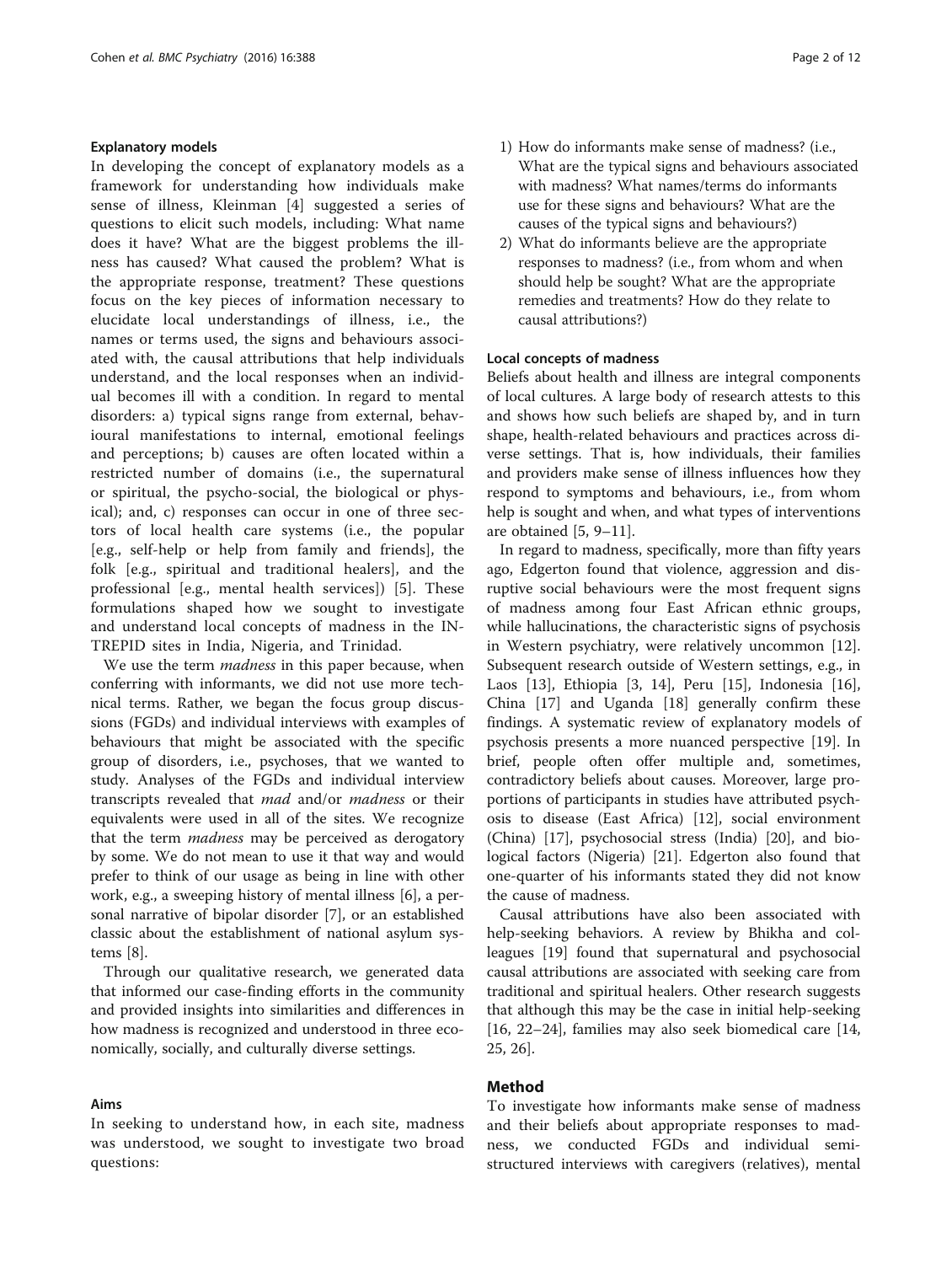health care providers, alternative healers, and key informants. The primary purpose of the study was to inform the development of pamphlets that described, using local terms and understandings of madness, what problems and behaviours were of interest for INTREPID. In other words, this work was conducted to help us develop a shared understanding with providers and informants of the condition for which we were searching.

#### Sites

The INTREPID sites (Chengalpet taluk, Tamil Nadu, India; the local government areas Ibadan Southeast and Ona Ara, Ibadan, Nigeria; and, Tunapuna-Piarco municipality, Trinidad) are located in countries that are culturally, socially and economically diverse as evidenced by differing rates of poverty, literacy, and urbanization. Previous publications describe for each of the sites: a) the nature of their mental health systems [\[1](#page-10-0)]; and, b) the findings from our pilot study about incidence rates of psychosis [\[2](#page-11-0)]. In brief, the sites were distinguished by: a) the presence of numerous spiritual and traditional healers in Ibadan; b) the large number of persons in Chengalpet who had never received biomedical treatments; and, c) readily available professional services in Tunapuna-Piarco but, at the same time, frequent and concurrent reliance on spiritual and traditional healers. Our findings about the incidence of psychosis in the three sites suggest that rates of psychosis, as well as the clinical and demographic characteristics of cases, vary across these populations.

#### Samples

In each site, we sought a purposive sample of mental health care providers (e.g., psychiatrists and social workers), healers (e.g., spiritual and traditional), and other informants (teachers, community leaders and workers in non-governmental organizations (NGOs) that formed our case detection system, as well as relatives of individuals with psychosis. Recruitment of informants took place as part of the process of mapping the mental health systems in each site [[1\]](#page-10-0). We used this strategy to ensure that the information we collected came from individuals with a wide range of perspectives about persons with severe mental disorders.

We obtained informed consent from participants in the FGDs and the interviews in the following manner. We approached each potential participant and provided s/he with a copy of our information sheet, which explained that participation was voluntary, that s/he was free to withdraw at any point, without giving a reason, and that all data would be held securely and anonymised. The information sheet was read to non-literate participants and, when it was clear they understood the project, consent was indicated by taking their thumb-

print. In Chengalpet, audio consent was obtained from participants in the FGDs.

Locally appropriate compensation was provided to participants.

#### Data collection

We used a mixture of FGDs and individual, semistructured interviews. Our initial intention was to only conduct FGDs. However, this was only possible in Ibadan. In Chengalpet and Tunapuna-Piarco, healers were reluctant to participate in group discussions and, for logistical reasons, it was not possible to hold FGDs with providers in Chengalpet. Consequently, interviews were conducted with individuals from these groups. In all sites, two trained research workers facilitated the FGDs and one trained researcher conducted the interviews. For the FGDs and interviews we used topic guides that included openended questions and suggested probes in an effort to concentrate on key domains of interest, i.e., the terms used for madness, as well as the typical signs of, causes of and the responses to madness. FGDs were comprised of only one type of informant and were conducted in a variety of settings. Interviews with healers were conducted in the homes or places of worship; interviews with health care providers were conducted in mental health facilities (see Table [1](#page-3-0)). FGDs and interviews were conducted by researchers fluent in the local languages. English was used in Trinidad or when participants in the other sites felt more comfortable using English. FGDs and interviews was audio-recorded and transcribed. When necessary, transcriptions were translated into English.

#### Data analysis

We conducted qualitative, exploratory analyses of the transcripts of the FGDs and interviews. First, a designated researcher in each site (RP, SO, and MH) read and annotated three transcripts to identify themes that were suggested, at least in part, by the aims of our project. Second, the annotated transcripts and emerging themes were discussed in detail by all researchers and two study PIs (AC, CM) conferred to clarify commonalities and differences. Third, we generated a coding frame by consensus. Fourth, the designated researchers each applied the coding frame to the same three transcripts, which were then discussed with the two study PIs to ensure consistency in the coding. Fifth, the designated researcher in each site coded the remaining transcripts according to content analysis [[27](#page-11-0)]. Finally, one of the study PIs (AC) carried out the framework analyses [[28\]](#page-11-0) using MAXQDA11 qualitative data analysis software [\(http://](http://www.maxqda.com/) [www.maxqda.com/](http://www.maxqda.com/)).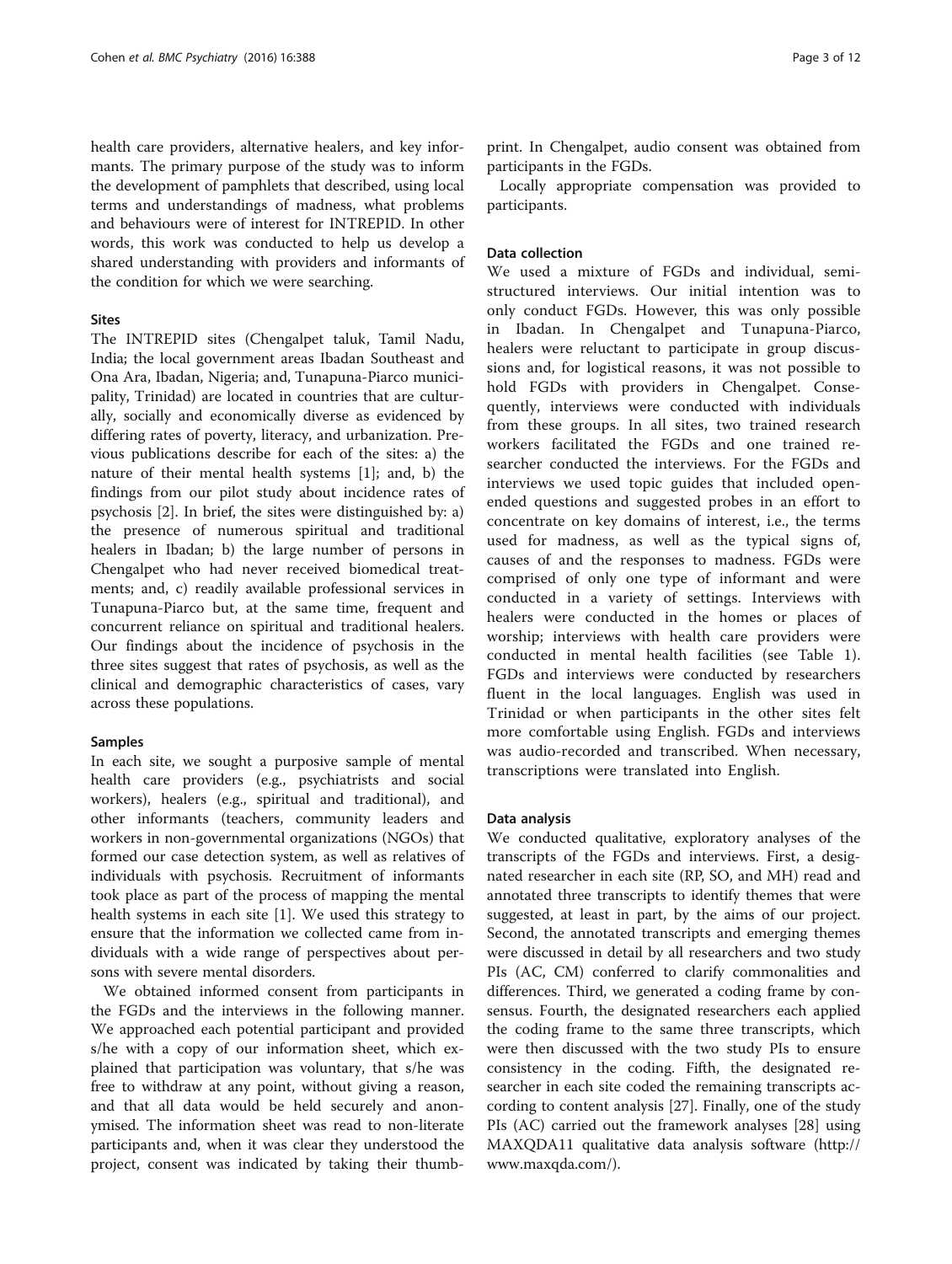|                     | $\tilde{\phantom{a}}$<br>Chengalpet |           | .<br>Ibadan            |           | Tunapuna-Piarco |                  |  |
|---------------------|-------------------------------------|-----------|------------------------|-----------|-----------------|------------------|--|
|                     | FGD (N)                             | Interview | FGD (N)                | Interview | FGD (N)         | Interview        |  |
| Mental health staff |                                     |           | $2(16)^{b}$            |           | $2(9)^{c}$      |                  |  |
| Healers, informants |                                     | $6^{d,e}$ | $2(14)$ <sup>f,g</sup> |           |                 | 8 <sup>h,i</sup> |  |
| Relatives           | 2(16)                               |           | 2 $(13)^k$             |           | $2(13)^{1}$     |                  |  |

<span id="page-3-0"></span>Table 1 Number completed focus groups and interviews by type of informant

 $\frac{a}{a}$  conducted in offices of several clinics

<sup>b</sup> conducted at a local government office and a primary health center

<sup>c</sup> conducted at two primary care clinics

<sup>d</sup> conducted in homes or places of worship

<sup>e</sup> 4 spiritual healers; 1 balwadi teacher; 1 panchayat leader

<sup>f</sup> conducted at two government offices

 $95$  spiritual healers; 8 traditional healers; 1 key informant

h conducted in homes or places of worship

<sup>i</sup> 4 Pentecostal healers; 2 Hindu pundits; 1 Baptist/Orisha healer; 1 Catholic priest

<sup>j</sup> conducted at mental health outreach clinics

conducted at University College Hospital and a church

l conducted at two primary care clinics

#### Ethical approval

The study was approved by the relevant research ethics committee in each site and in the UK.

#### Results

The number of completed FGDs  $(n = 12)$  and interviews  $(n = 22)$  by type of informant (relative, professional, healer, informant), in each site is shown in Table 1. The terms used to refer to madness are listed in Table [2](#page-4-0). The most prominent themes relevant to our research questions and the number of focus groups and interviews in which they were mentioned, are shown in Table [3](#page-5-0).

#### Terms

All sites used a wide range of terms for madness (Table [2](#page-4-0)), many of which had as their root words that meant mad, mind, brain or mental. All sites also associated madness with cognitive impairment and used terms such as manavalarchi kundriyavar (Chengalpet), didinrin (Ibadan) and dunce or fool (Tunapuna-Piarco). Informants in Ibadan and Tunapuna-Piarco used terms that implied external forces were responsible for a person's madness, e.g., afise (externally induced predicament, Ibadan) and spiritually disturbed (Tunapuna-Piarco). In Chengalpet and Tunapuna-Piarco, informants also used terms that may have been less stigmatizing, e.g., narambhu thalarchi (nerve weakness, Chengalpet) and nerves gone bad (Tunapuna-Piarco). Informants in Chengalpet and Tunapuna-Piarco used colloquial, somewhat pejorative terms for persons who are identified as mad, e.g., loosu and loco, respectively. Finally, it was only in Ibadan that an informant reported a term *(abisinwin)* that referred to postnatal madness, specifically.

# Typical signs

# Visible disturbance

In all of the sites, visibly disturbed behaviours were the most frequently reported signs of madness (see Table [3](#page-5-0)). These behaviours took many forms.

#### Wandering & running away

Wandering and running away were reported in all of the sites. The following statements are illustrative: "My father used to always run out of my home…Once he was missing for two days" (caregiver, Chengalpet); "They can be found at the marketplace, on the highway, under the bridge. The hostile ones are the ones we see roaming the streets and marketplace begging for money" (healer, Ibadan); "One day he start to rant and rave…he running and he screaming and he want to mash up things, 'cause he hearing voices" (caregiver, Tunapuna-Piarco).

#### Odd behaviour

Odd behaviours, in general, were also considered indicative of madness in all sites, although not consistently. Laughing to oneself or laughing inappropriately was reported in Ibadan and Chengalpet, but not in Tunapuna-Piarco. In contrast, although informants in Ibadan and Tunapuna-Piarco believed that going about naked was a sign of madness, informants in Chengalpet did not associate this with madness. One of the most eloquent statements about odd behaviour was: "But you know, a lot of people they use a vagrant as their reference point for madness. So if you're on the road, you're half-naked or your clothes burst down, you're eating from a dustbin, you're very dirty or unkempt and so forth, in a lot of the people's mind that is what madness is" (health care provider, Tunapuna-Piarco).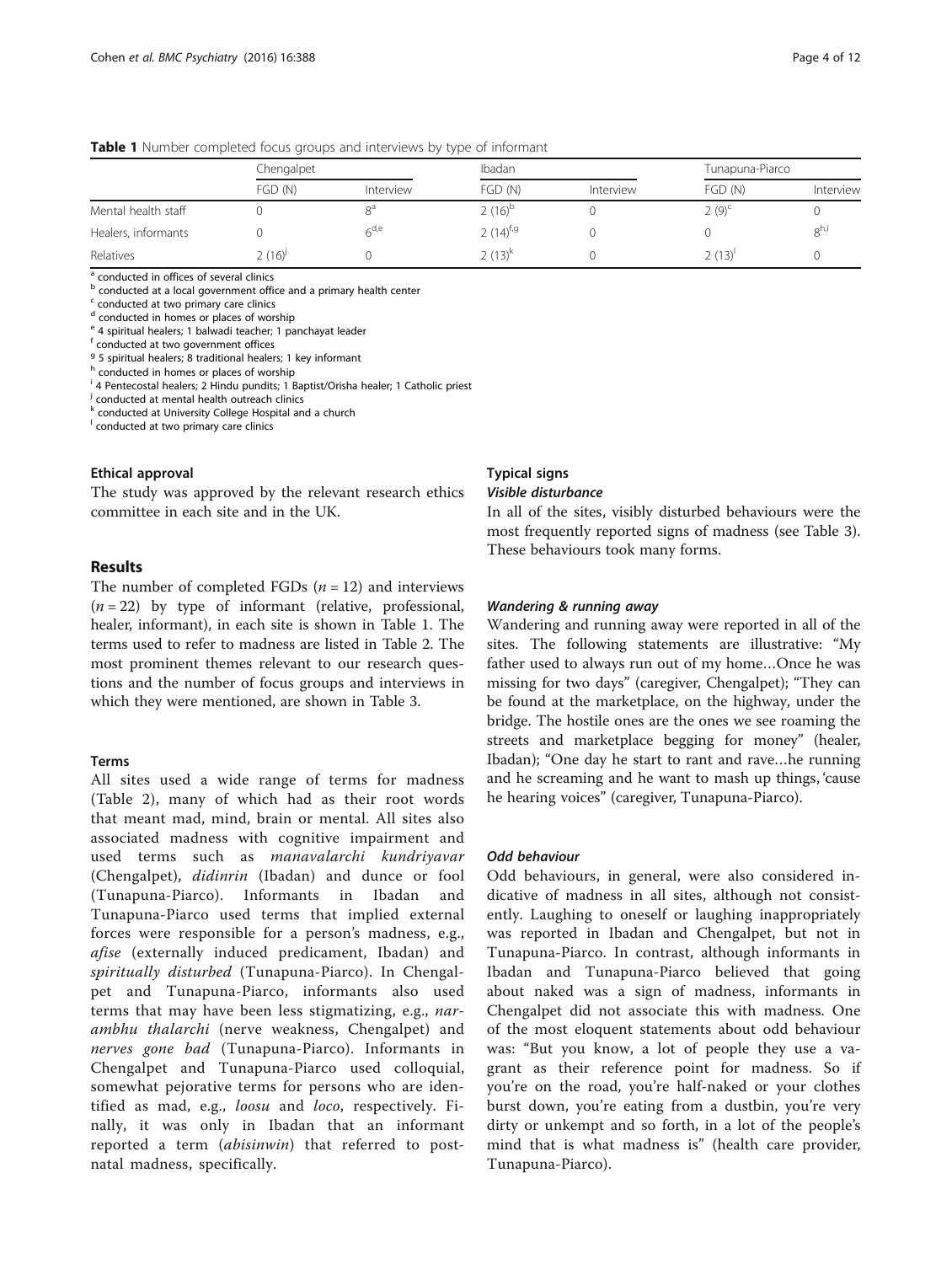#### <span id="page-4-0"></span>Table 2 Terms for madness

| Chengalpet                                                                                                                                                                                                                                                                                                                                                                                                                                                                                                                                                                                                                                                                                                                                                                                                                                                                                                                                                                                                                                                                                                                                                                                                                                                                                                                                                                                                                                                                                                                                                                                                                                                  | Ibadan                                                                                                                                                                                                                                                                                                                                                                                                                                                                                                                                                                                                                                                                                                                                                                                      | Tunapuna-Piarco                                                                                                                                                                                                                                                                                                                                                                                                                                                                                                                                                                                                                                                                                                                |
|-------------------------------------------------------------------------------------------------------------------------------------------------------------------------------------------------------------------------------------------------------------------------------------------------------------------------------------------------------------------------------------------------------------------------------------------------------------------------------------------------------------------------------------------------------------------------------------------------------------------------------------------------------------------------------------------------------------------------------------------------------------------------------------------------------------------------------------------------------------------------------------------------------------------------------------------------------------------------------------------------------------------------------------------------------------------------------------------------------------------------------------------------------------------------------------------------------------------------------------------------------------------------------------------------------------------------------------------------------------------------------------------------------------------------------------------------------------------------------------------------------------------------------------------------------------------------------------------------------------------------------------------------------------|---------------------------------------------------------------------------------------------------------------------------------------------------------------------------------------------------------------------------------------------------------------------------------------------------------------------------------------------------------------------------------------------------------------------------------------------------------------------------------------------------------------------------------------------------------------------------------------------------------------------------------------------------------------------------------------------------------------------------------------------------------------------------------------------|--------------------------------------------------------------------------------------------------------------------------------------------------------------------------------------------------------------------------------------------------------------------------------------------------------------------------------------------------------------------------------------------------------------------------------------------------------------------------------------------------------------------------------------------------------------------------------------------------------------------------------------------------------------------------------------------------------------------------------|
| · gunam marattam (a change in behavior that is not acceptable or is different from<br>usual behaviours)<br>· loosu (a colloquial term-possibly from the English word, loose-meaning can range<br>from someone who is stupid to someone who is mentally ill.)<br>$\cdot$ mad<br>• mana <sup>a</sup> kolaaru (a problem with the mind)<br>• mana <sup>a</sup> kulapam/kozhapum (confusion in the mind)<br>• mana <sup>a</sup> maarudhal (a change of mind in decisions related to any activity)<br>• mana <sup>a</sup> nalam baathika pattavar (a person whose mental wellness has been<br>affected-often used in context of a precipitating event)<br>• mana <sup>a</sup> nellai seri illathavar (someone whose state of mind is not alright)<br>· mana <sup>a</sup> noi (mental illness)<br>· mana <sup>a</sup> noiali (mentally ill)<br>· manasu kattupai (mental irritation)<br>· manasu seri illathevur (one who is mentally not well)<br>• manavalarchi kundriyavar (one who's growth of mind is retarded) <sup>b</sup><br>• mental<br>• mentally affected<br>• moolai valarchi kummi (poor growth in mental functioning) <sup>b</sup><br>· moolai valarchi illathavar (someone who does not have adequate growth of the<br>mind) <sup>b</sup><br>· narambhu thalarchi ("nerve weakness," a term preferable to one that indicates<br>mental illness).<br>· noi vandhirichi (one who is affected by an illness)<br>· paithiyam (colloquial term for being mad/crazy)<br>· pazhuthugal (word most commonly used to imply repairs in machinery. In this<br>context it could mean a reference to the mind being in "repair.")<br>· psycho (colloquial term) | · abisinwin (going mad after giving<br>birth)<br>· afise (externally induced act or<br>predicament)<br>· aisan (sickness/illness of the brain)<br>· alanganna (a person with odd/<br>abnormal behaviour)<br>· alarun opolo (person with mental<br>disease)<br>· arun apolo (brain sickness)<br>· asinwin (insane/madness)<br>· crazy<br>· didinrin/odoyo (imbecile/fool)<br>· elesimirin (mentally retarded)<br>$\cdot$ mad<br>• ode ori (hunter of the head)<br>• oku oru (in the dead of night)<br>· schizophrenia<br>· iwin (spirit creature)<br>· siwin (being mildly insane)<br>• warapa (epilepsy)<br>• were (mad person/madness)<br>• were kannakanna (mad, psychotic)<br>• were onigbo (madness in which the<br>person wants to be isolated)<br>• ya were tan (gone completely mad) | · altered state<br>• anxiety<br>· attacks<br>• breaking down<br>• challenged<br>• crack up<br>· crazy<br>• curious<br>· demonic possession<br>· depression<br>• dunce<br>· dysfunctional<br>· emotional problem<br>• foolish<br>· going out of mind<br>• gone off<br>$\cdot$ loco<br>• lose their minds<br>$\cdot$ mad<br>$\cdot$ madman<br>• madness<br>· mental disorder<br>· mental problem<br>• mentally sick<br>• mentally unstable<br>· nerves gone bad<br>• not whole within<br>• oppression<br>· psychological<br>problem<br>· schizophrenia<br>· sickness<br>· spiritual problem<br>· spiritually affected<br>· spiritually disturbed/<br>spiritual disturbance<br>· strange<br>• stressed<br>• trip off<br>· eh bête |

<sup>b</sup> terms refer to persons with less intelligence

#### Violence and aggression

Reports of disturbed behaviour were dominated by accounts of violence and aggression, although the levels of violence reported appeared to differ across the sites. In Chengalpet, informants mostly talked about anger and fighting or hitting people, e.g., "He gets very angry, loses temper…We are always scared" (caregiver). In Tunapuna-Piarco, a health care provider reported, "Some patients are very…disruptive in the community. They could be violent…They pelt stones and [treat] people roughly." In Ibadan, however, descriptions of violence were more extreme, e.g., "A child should not be kept in the same place with a mad person. [If you go] out to wash cloth or you want to go and fetch water and you [leave] a small child, a mad person can decide to throw the child in the river if the river is close to them" (caregiver); and, a healer recounted how a young man with madness got into a quarrel with his mother and "…

[pushed her] head in a cooking pot on the fire. Before the mother got to the hospital she died."

### Self-harm

Although self-harm, suicide in particular, is often cited as being relatively common among persons with psychosis in many settings [\[29](#page-11-0)–[32\]](#page-11-0), relatively few informants in the sites linked such behaviour with madness. In Chengalpet, one caregiver and one health care provider mentioned suicide. In Ibadan it was only mentioned in one FGD with caregivers, while in Tunapuna-Piarco suicide was mentioned in one of the caregiver FGDs and in three interviews with healers.

# Decline in function

An obvious decline in function was considered a sign of madness in all of the sites.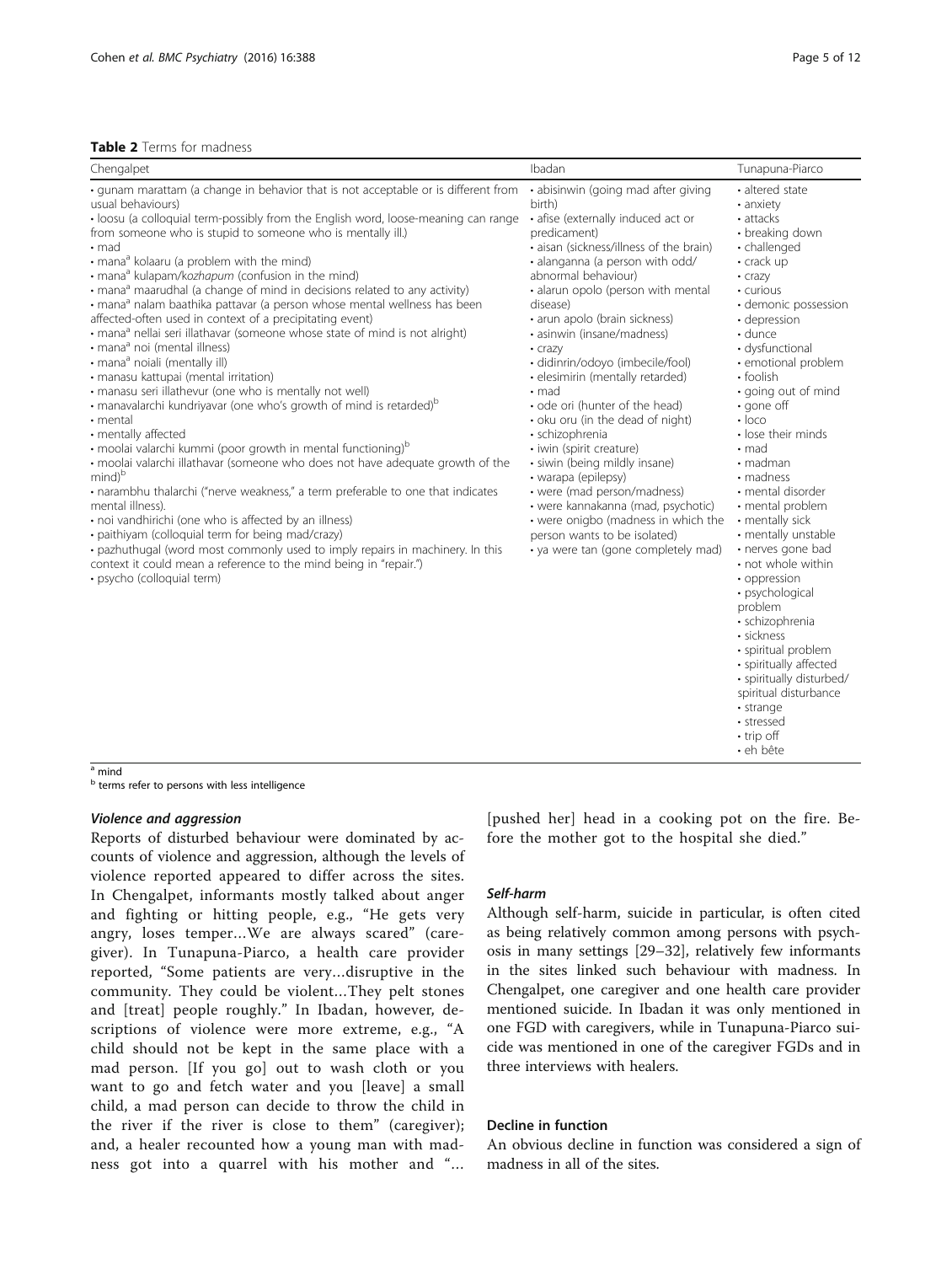# <span id="page-5-0"></span>Table 3 Frequency of responses about Typical Signs, Causes, and Responses & Treatment for madness in each site

|                       |                                                                                                                          | India          |       | Nigeria        |       | Trinidad       |       | Totals     |       |
|-----------------------|--------------------------------------------------------------------------------------------------------------------------|----------------|-------|----------------|-------|----------------|-------|------------|-------|
|                       | Codes                                                                                                                    | $\overline{N}$ | $\%$  | $\sqrt{n}$     | $\%$  | $\sqrt{n}$     | %     | $\sqrt{n}$ | %     |
| Typical signs         |                                                                                                                          |                |       |                |       |                |       |            |       |
| Somatic               | disturbances in sleep, appetite &<br>reports of physical problems                                                        | 10             | 10 %  | 6              | 6 %   | 12             | 9 %   | 28         | 8 %   |
| Behavioural           | Decline in function                                                                                                      |                |       |                |       |                |       |            |       |
|                       | not functioning, being unable<br>to work, poor self care                                                                 | 11             | 11 %  | 16             | 16 %  | 17             | 12 %  | 44         | 13 %  |
|                       | Isolative                                                                                                                |                |       |                |       |                |       |            |       |
|                       | withdrawing from interaction                                                                                             | 6              | 6 %   | 9              | 9 %   | 8              | 6 %   | 23         | 7 %   |
|                       | Self-harm                                                                                                                |                |       |                |       |                |       |            |       |
|                       | deliberately harming oneself,<br>attempting suicide                                                                      | $\overline{4}$ | 4 %   | $\overline{4}$ | 4 %   | 6              | 4 %   | 14         | 4 %   |
|                       | Visibly disturbed (1)                                                                                                    |                |       |                |       |                |       |            |       |
|                       | violent, assaultive behaviours                                                                                           | 19             | 19 %  | 26             | 25 %  | 19             | 13 %  | 64         | 19 %  |
|                       | Visibly disturbed (2)                                                                                                    |                |       |                |       |                |       |            |       |
|                       | being loud, running around,<br>exposing, collecting rubbish                                                              | 30             | 29 %  | 23             | 23 %  | 42             | 30 %  | 95         | 28 %  |
| Psychological         | loss of interest, sadness, guilt,<br>feeling angry, hostile, etc.                                                        | 7              | 7 %   | 3              | 3 %   | 8              | 6 %   | 18         | 5 %   |
|                       | Suspicions                                                                                                               |                |       |                |       |                |       |            |       |
|                       | persecutions, referential delusions                                                                                      | 7              | 7 %   | 3              | 3 %   | $\overline{2}$ | 1%    | 12         | 3 %   |
|                       | Thoughts & cognition                                                                                                     |                |       |                |       |                |       |            |       |
|                       | bombarded with thoughts, thought<br>of suicide/killing, problems with memory,<br>concentration                           | $\overline{4}$ | 4 %   | $\mathbf{1}$   | 1%    | 6              | 4 %   | 11         | 3 %   |
|                       | Hallucinations                                                                                                           |                |       |                |       |                |       |            |       |
|                       | hearing voices of persons who<br>are not present                                                                         | 4              | 4 %   | 11             | 11 %  | 21             | 15 %  | 36         | 10 %  |
|                       | Total                                                                                                                    | 102            | 100 % | 102            | 100 % | 141            | 100 % | 345        | 100 % |
| Causes                | Don't know / Other                                                                                                       | 4              | 6 %   | 2              | 2 %   | 4              | 4 %   | 11         | 4 %   |
|                       | Spiritual/Supernatural                                                                                                   | 26             | 38 %  | 24             | 25 %  | 57             | 46 %  | 107        | 37 %  |
|                       | Psychological                                                                                                            |                |       |                |       |                |       |            |       |
|                       | worry, thinking too much,<br>responses to life events identified<br>as "psychological"                                   | 9              | 13 %  | 11             | 11 %  | 5              | 4 %   | 25         | 9 %   |
|                       | Social                                                                                                                   |                |       |                |       |                |       |            |       |
|                       | individual's social environment and social<br>experiences, including family relationships,<br>childhood experiences etc. | 12             | 18 %  | 17             | 18 %  | 24             | 19 %  | 53         | 18 %  |
|                       | Substance use                                                                                                            | $\mathbf{1}$   | 1 %   | 16             | 16 %  | 13             | 10 %  | 30         | 10 %  |
|                       | Biological (including genetic)                                                                                           | 16             | 24 %  | 27             | 28 %  | 20             | 16 %  | 63         | 22 %  |
|                       | Total                                                                                                                    | 68             | 100 % | 97             | 100 % | 124            | 100 % | 289        | 100 % |
| Responses & treatment | Folk                                                                                                                     | 57             | 45 %  | 73             | 52 %  | 130            | 53 %  | 260        | 51 %  |
|                       | Professional                                                                                                             | 68             | 53 %  | 46             | 33 %  | 74             | 30 %  | 188        | 37 %  |
|                       | Popular                                                                                                                  | 0              | 0%    | 21             | 15 %  | 39             | 16 %  | 60         | 12 %  |
|                       | Total                                                                                                                    | 125            | 100 % | 140            | 100 % | 243            | 100 % | 508        | 100 % |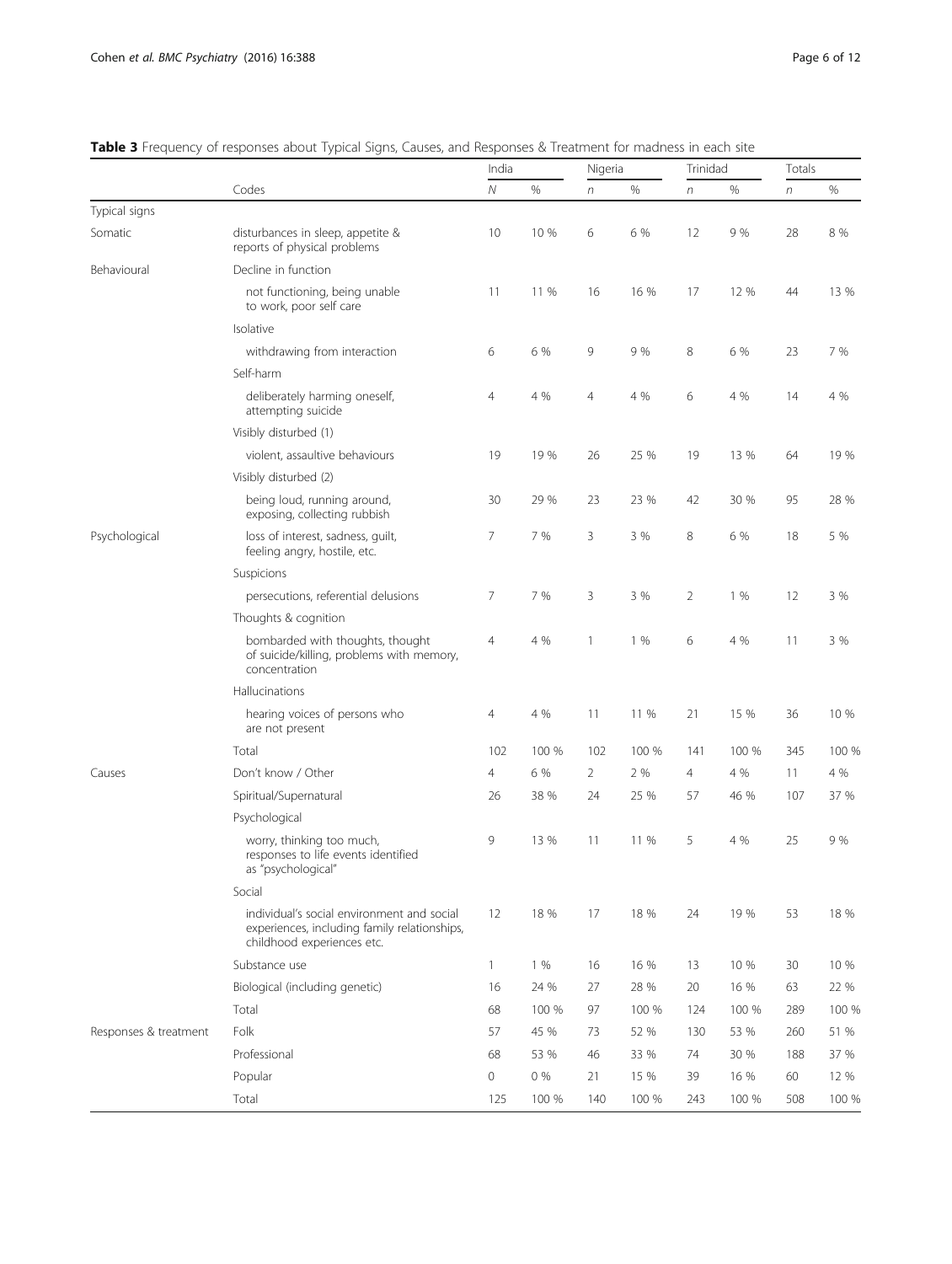### Poor hygiene

Poor hygiene was reported in all of the sites. The following accounts by caregivers are illustrative. "He might …. decide not to take his bath, change his cloth, and brush his teeth and forget to trim the nails" (Ibadan). "He's a boy [who] always used to keep himself clean. So, when he started being untidy everybody who knows him knows something wrong" (Tunapuna-Piarco). "My son, does not take bath [and] does not brush his teeth" (Chengalpet).

#### Work performance

Not working or working poorly was associated with madness in all of the sites, especially when considering reports by caregivers. For example: "My son … doesn't do any work by himself. Only when we ask him to do he will do" (Chengalpet); "Rather than go to his place of work or school, he will leave the house and hide somewhere" (Ibadan); and, "With that schizophrenia thing he doesn't want to do nothing" (Tunapuna-Piarco). As suggested by a provider in Chengalpet, being "lazy" might reflect the effects of medication, "After treatment they say all is fine. He is not violent anymore which is good but [he] does not do any work. Now when we visit the family, they are telling, 'He is lazy like a buffalo.'

#### Isolative behaviours

Isolative behaviours were reported in all the sites. For example, a caregiver in Chengalpet stated, "He doesn't even interact with others," while healers in Ibadan and Tunapuna-Piarco stated, respectively, "There are some that will not say anything, they will be mute like a stream," and, "They withdraw from life."

#### Distorted perceptions and beliefs

Distorted perceptions and beliefs were considered signs of madness in all of the sites, but much less frequently than visibly disturbed behaviour. Furthermore, there was variation in the reporting of these signs across the sites. Suspiciousness, talking to self, and lack of "conscious thinking" were reported by informants in all sites, but hearing voices and experiencing visual hallucinations were only reported in Ibadan and Tunapuna-Piarco. For example: "He might see someone and think he is seeing a snake" (health care provider, Ibadan); "My son [looked at] a calendar in our sitting room… [and] suddenly shouted that the picture was talking to him" (caregiver, Ibadan); and, "Once he sees a little child, this voice in his ear says to him, 'Kill this child'" (healer, Tunapuna-Piarco).

#### Somatic symptoms

Although a few informants occasionally mentioned somatic symptoms, e.g., "vomiting continuously," "severe stomach pain," and headache, disturbances in sleep were by far the most often identified somatic features of madness. For example: "The mind is disturbed very badly so that they don't sleep properly, don't get up on time and does not do their daily chores" (healer, Chengalpet); "Such person may not be able to sleep" (health care provider, Ibadan); and, "Some of them won't sleep and they would behave very badly" (healer, Tunapuna-Piarco).

#### Causes

Informants mentioned a wide range of causes, covering all the domains identified in previous research: supernatural, hereditary (genetic), biological, substance use and psychosocial.

#### Supernatural

Virtually all of the informants in all of the sites mentioned that they or their patients attributed madness to supernatural causes, e.g., black magic, casting of spells, or demonic possession. In Chengalpet, black magic was the most often cited supernatural explanation, e.g., "It's all black magic. They do it purposefully to destroy the next generation of the family" (healer). In Ibadan, informants spoke about the casting of spells, e.g., "If a child is meant to be great, the evil people are likely to a cast spell on him to hinder him from attaining his goal" (caregiver). Informants in Tunapuna-Piarco also expressed beliefs that madness was the result of being cursed: "People would want to say, is it obeah, is it voodoo, is it black magic?" (healer).

However, psychosis was not always explained as the result of someone invoking supernatural forces as a punishment of an individual or a family. Individuals could also be susceptible to possession by wandering spirits. For example, "It can happen to someone while walking on the street, most especially the pregnant women that are usually warned not to walk in the midday when the sun is high or in the midnight because of those roaming evil spirits" (healer, Ibadan). A healer in Tunapuna-Piarco gave a more complex account, suggesting that psychological states may leave a person open to being possessed by evil spirits: "What we have discovered is that a person moves from the confused state to…the obsessed to the depressed…state. And while that is happening that is really making room for an infiltration of evil powers, evil spirits…We understand from the word of God that Satan is always waiting for an opportunity."

#### Psychological and social

Psychological and social factors were considered causes of madness in all of the sites and accounted for about a quarter of all causal attributions. The most common of these factors, at least in Ibadan and Chengalpet, concerned overloading the brain, e.g., rumination or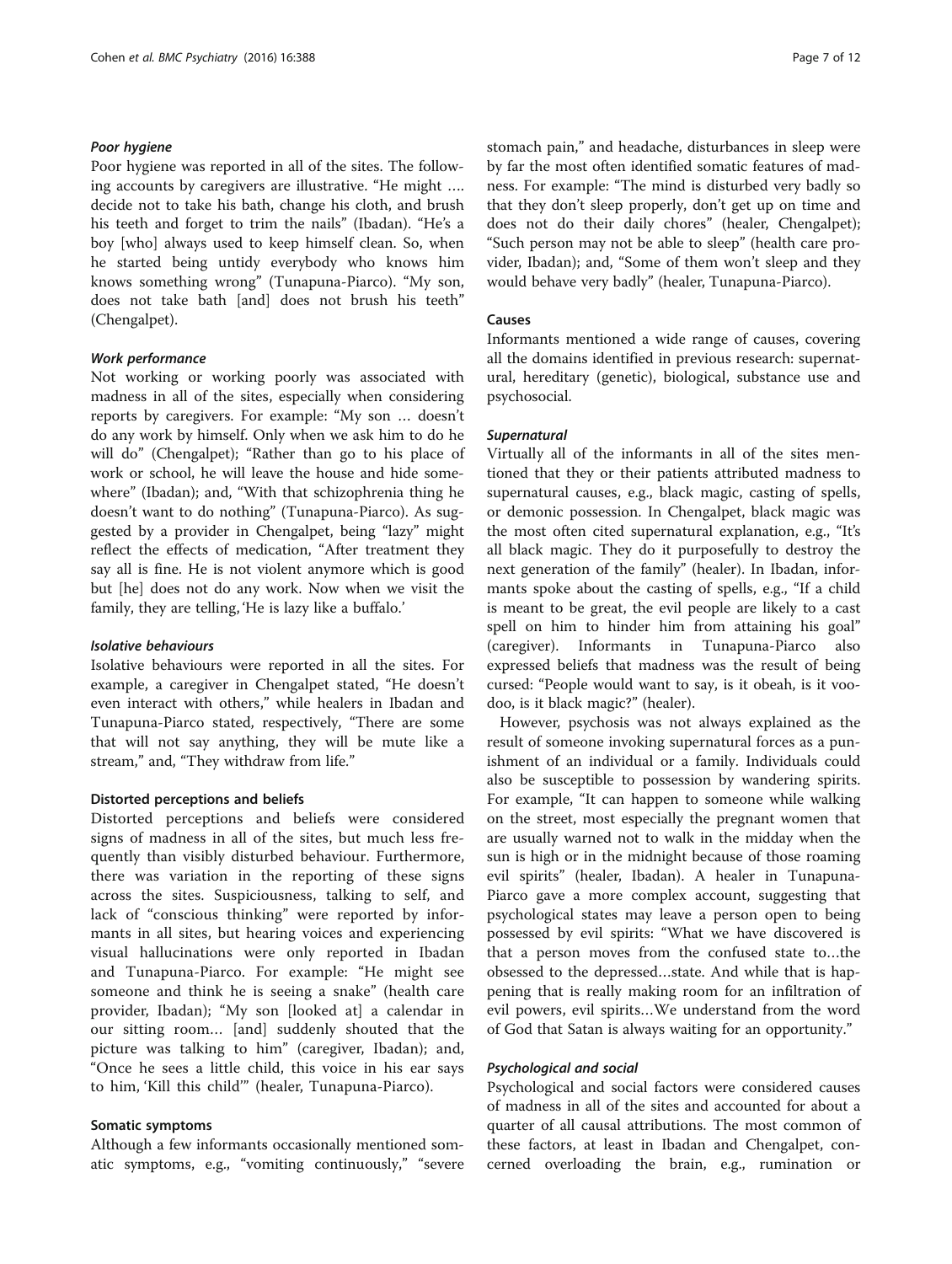"thinking too much": "If someone thinks too much she will run mad" (caregiver, Ibadan), and, "They must think everything about life. But they have one thought and thinking the same. They participate less and forget about happiness in life" (caregiver, Chengalpet).

Family problems were reported as factors in all three sites and thwarted marriage wishes, tensions from polygamous marriages, and being forced into an unwanted marriage were factors reported in Chengalpet, Ibadan and Tunapuna-Piarco, respectively.

Among the informants in Chengalpet, "shock" was frequently cited as a risk factor, although the nature of shock was not specified. In Trinidad, two informants spoke of traumatic experiences that lead to madness, e.g., "Certain traumatic experiences will be dormant and over the years the person will try to suppress that, but when they see anything that cause a flashback…they will lose control" (healer). Informants in Ibadan did not report trauma as a factor. Instead, they reported disappointment, frustration, and marital problems. It was only in Tunapuna-Piarco that informants mentioned sexual, physical, and emotional abuse, specifically. For example, a caregiver in that site reported, "People who suffer with mental…sometimes they grow with abuse from little children…they've been abused, molested. And you growing up with that with your father – your family molest you and every day you living there and seeing them, how you – that would cause a problem mentally – right, psychologically it affecting your brains."

#### Biological

In all of the sites, familial factors – often vaguely expressed in terms of inheritance – were cited frequently. For example, a healer in Ibadan stated, "If an affected person gave birth to four children, she might be lucky to have two affected children and two normal children. If she gave birth to three children, two might be affected leaving just one free of the illness," while a caregiver in Trinidad stated, "And it so happened that her brother [was] kind of sick with his brains; so like he inherit[ed] something." In Chengalpet, genetic attributions were less specific. A key informant suggested that mental illness might result when close relatives marry, and a caregiver observed, "In her family there are several people affected."

Head or brain injuries were reported in all of the sites as causes of madness, as were fevers, untreated infections and wounds, chemical imbalances in the brain, and brain damage as the result of malnutrition. For example, a health care provider in Ibadan stated, "If somebody has a wound and it is not properly taken care of it might be infected with tetanus thereby leading to brain disorder," while a healer in that site reported, "If someone has an injury and they do not treat it early, some diseases can come in. It can cause psychosis."

#### Substance use

In Ibadan and, to a lesser extent, Tunapuna-Piarco, some informants attributed madness to substance use, e.g., cannabis, cocaine, and heroin, e.g., "Another common cause is drug abuse, those that smokes Indian hemp, heroin, cocaine and other harmful drugs" (health care provider, Ibadan); and, "My son was going to school and he started smoking marijuana. And then he got sick and he went to St. Ann's [the psychiatric hospital]. And then he went to cocaine" (caregiver, Tunapuna-Piarco). In Chengalpet, only one care provider mentioned drug use, and only one key informant cited alcohol abuse as causes of madness.

#### Multiple causes

Many informants cited multiple causes of madness. A healer in Chengalpet not only attributed madness to black magic and evil spirits but also men being driven mad by the infidelity of women. Similarly, a spiritual healer in Tunapuna-Piarco mentioned several supernatural causes of madness, but also spoke of sexual abuse in childhood and being forced into unwanted marriages as psychosocial causes of madness. Members of an FGD of healers in Ibadan spoke of womanizing and thinking too much as causes. Caregivers in Ibadan also cited eating unwholesome foods, "ancestral curse," and hereditary. One caregiver stated, "Psychosis can be caused by many things." while another caregiver in the same FGD agreed. Interestingly, neither seemed to give more weight to one cause or another.

There was little evidence that the various causes had multiplicative effects, although one spiritual healer in Tunapuna-Piarco believed that supernatural causes functioned in the presence of psychological vulnerability: "Satan is always waiting for…opportunities to destroy individuals and he can only do so when the person is weak mentally."

#### Responses to madness

Our coding scheme for responses to madness followed Kleinman's model of health care systems [[5\]](#page-11-0) and included the following categories: professional, folk and popular, with several sub-categories in each. Our findings suggest that responses are best described by narratives of dynamic help-seeking. That is, initial responses do not necessary predict responses to subsequent episodes, which appear to be varied and based on pragmatic issues.

The most frequent response to madness was to seek help in the folk sector, which in all three sites was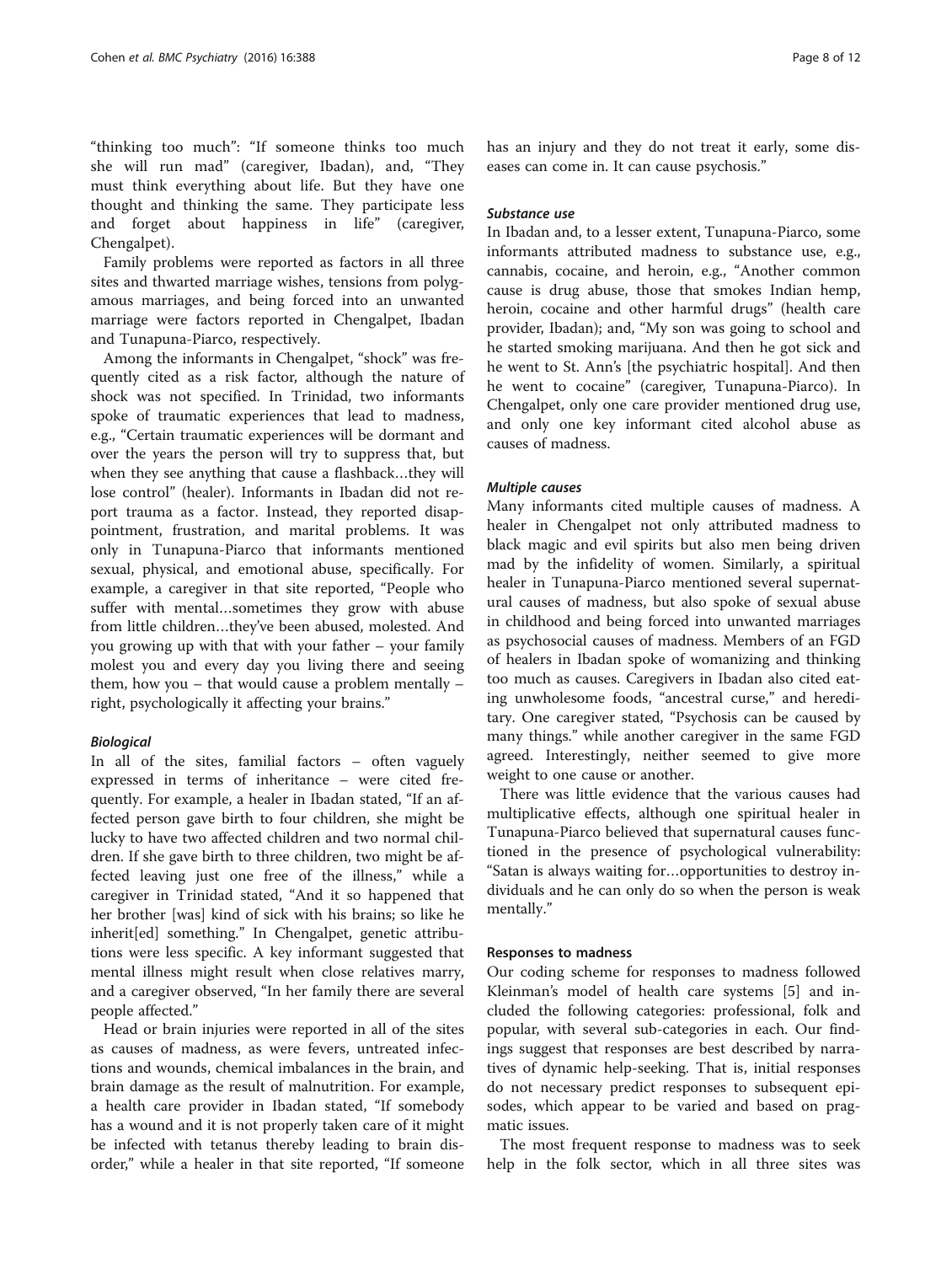comprised of spiritual and traditional healers: Hindu temples, Muslim shrines, numerous small Christian churches in Chengalpet; spiritual healers associated numerous churches and traditional healers who employ herbs, roots, oils and sacrifices in Ibadan; and, in Tunapuna-Piarco, spiritual healers from a wide range of religions, as well as practitioners of obeah who perform rituals to counteract curses and spells (Table [3](#page-5-0)) [[1\]](#page-10-0).

Seeking professional help was the next most frequent response. In Chengalpet this meant: a) going to a variety of hospitals and private psychiatrists in the catchment area or in the nearby city of Chennai; b) attending primary care centers that participate in the National District Mental Health Program; or, c) seeking care in psychiatric clinics that are operated by two nongovernmental organizations. In Ibadan, there are no professional services within the catchment areas and care may be sought in one of three hospitals located elsewhere in the city. In Tunapuna-Piarco, two primary care centers provide regular psychiatric clinics. In addition, one private and one public hospital offer mental health services. The main psychiatric hospital in Trinidad is located outside of the catchment area but it provides services to residents of Tunapuna-Piarco [\[1](#page-10-0)].

Respondents infrequently described efforts to manage madness within the family or the popular sector. This may reflect the nature of questions asked, which probably made respondents think in terms of external agencies. However, caregivers in Ibadan reported chaining as a first step, e.g., "Once it is suspected that somebody has this sickness, call the men in the house to chain the patient, after that barb the hair then lock him up." At the same time, caregivers urged, "Anybody that has this problem should be showered with care from people around them." In contrast to Ibadan, where informants spoke of prayer, fasting and the use of herbs and oils in the context of seeking help in churches or from traditional healers, caregivers in Tunapuna-Piarco spoke of using these methods in more personal ways, e.g., "I does pray a lot…Every 1 o'clock, 2 o'clock at night I does get up and say my Psalms and pray for him. And I think that helps a lot." The transcripts do not allow us to determine whether this contrast between the sites represents differences in behaviours or differences in styles of reporting.

Reports about how the early stages of madness were managed within the popular sector were absent in Chengalpet, but there is a need for caution: it is possible this topic was not adequately addressed in the focus group discussions. Furthermore, since a majority of cases in Chengalpet had not received biomedical treatment for many years, it seems logical to conclude that families were managing most care on their own.

This summary of the specific responses to madness does not, however, fully convey caregivers' complex narratives of what they did or what they believed should be done in response to the emergence of madness in a family member. In Chengalpet, caregivers described how they had for years and, at great expense, sought treatment from spiritual healers, e.g., "I took to all places, Sir. I lost all jewels and cash for those things and don't have even a single penny in hand." As the multiple spiritual treatments failed many caregivers came to rely on "English medicine" (i.e., injections and tablets of antipsychotics): "Want to take them to hospital only, Sir. It gets cured only by taking to hospital and by taking tablets." This does not tell the whole story, however. Caregivers also believed that medicines would not work if madness was due to black magic, e.g., "If it is black magic then when we go to the temple and pray it will be alright. If that doesn't cure the illness then it means that there is some problem in the body."

In Ibadan, where we held one caregiver focus group in a church and one in University College Hospital, reports varied about responses to madness. Members of the church group expressed skepticism or disbelief in the effectiveness of biomedicine, e.g., "It is not all madness that injection can treat." Another caregiver asserted, "In the olden days everybody knows they didn't take such problem to the hospital… [they went to] traditional healers and church for treatment." Nevertheless, some informants suggested that going to the hospital was a good idea because, for example, "[the patient should be] given an injection so that he can sleep and his brain be settled."

In contrast, caregivers in the focus group at University College Hospital believed in biomedicine and cautioned against believing the claims of spiritual and traditional healers: "When you are not well informed you make a lot of mistakes. [In the churches] they will tell you going to the hospital is a mere waste of time. You will just be going from place to place where they will be extorting money from you. It is a foolish step caused by ignorance. But if one is lucky enough to discover the hospital route on time one will get solution." Other caregivers in the group described how they had sought spiritual treatment but that the ill family member kept relapsing: "The first step we took was to go to a prayer mountain [an apostolic or evangelical church], but the treatment relapsed. When we are there she will stabilize but as soon as we get back to the house the sickness will increase. There was a day we went to [another prayer mountain and] we noticed that she was a little bit better but as soon as we got home the sickness started again…We were later referred to UCH [University College Hospital] here in Ibadan." The views of caregivers in this group might be summarized by: "If you can go directly to the hospital there will be a quick breakthrough… The best step is the hospital."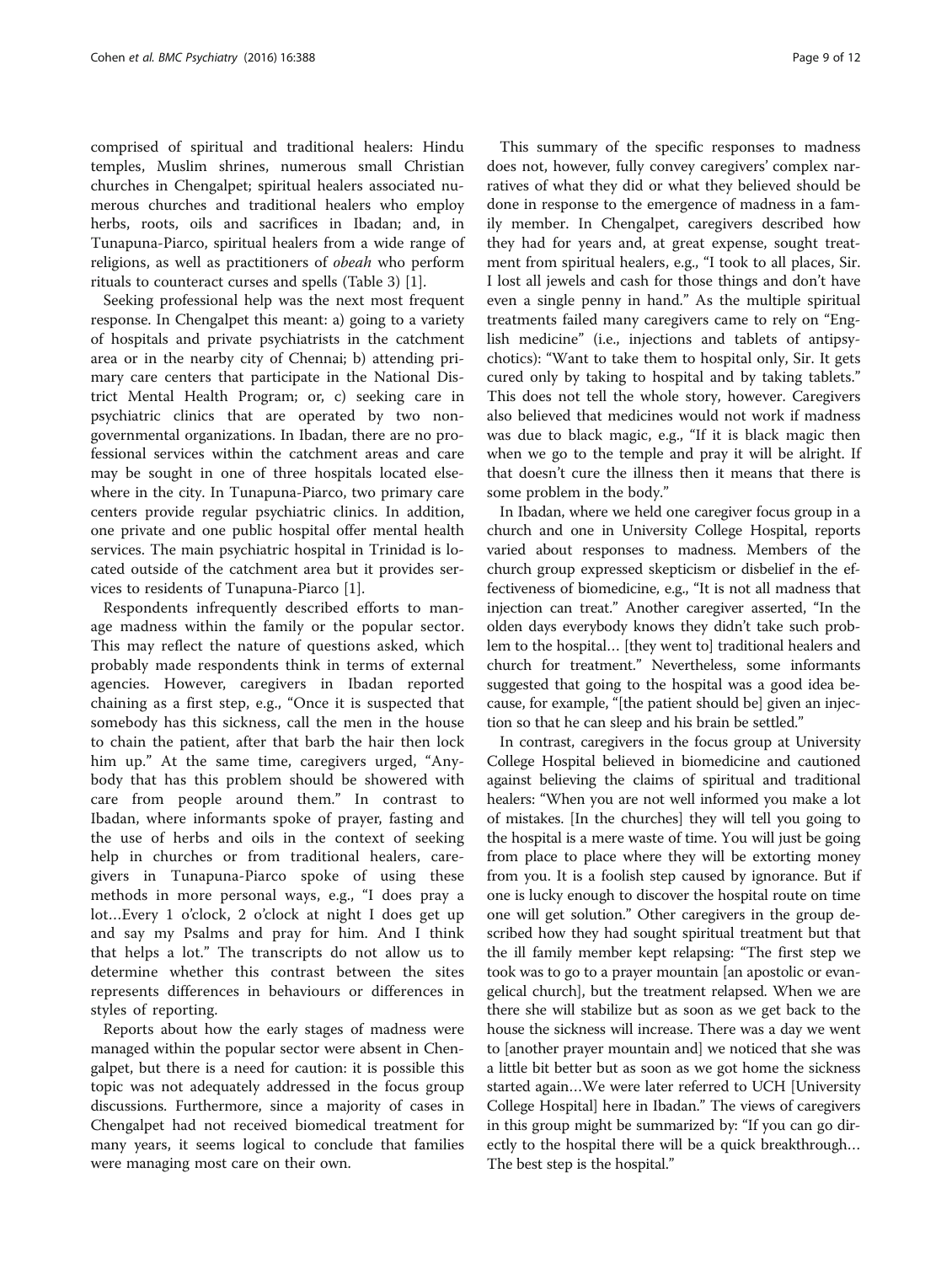The caregiver focus groups in Tunapuna-Piarco also depicted complex accounts of responses to madness. One informant offered, "I went to the clinic first and then…carried him to church. Then I decided that I would get somebody to clean the house spiritually." Other caregivers reported using herbs, fasting, bathing the ill member with oils, prayer, and seeking the help of "spiritual people." At the same time, some caregivers reported reliance on biomedical care and frequent hospitalization, although this may be, at least in part, an artifact of the focus groups being held in two primary care clinics that provided regular specialist psychiatric care. Nevertheless, the evidence of reliance on prayer, herbal remedies, and biomedical care indicates that caregivers resorted to multiple treatment strategies.

#### Concepts according to type of informant

Analyses suggest that, in each site, caregivers, health care providers and healers were in general agreement in their reports of local concepts of madness, i.e., typical signs of, responses to and causes of madness.

#### **Discussion**

The findings reported above are consistent with previous research conducted in or near the INTREPID sites. Research in southeastern Nigeria [[21\]](#page-11-0) found a predominance of supernatural causal attributions of madness, but that biological (e.g., head injury and substance abuse) and psychosocial factors were also important. A 1998 study in Chengalpet found highly complex beliefs about the causes of madness, e.g., family conflicts, financial problems, alcohol abuse, and supernatural causes [\[25](#page-11-0)]. To the best of our knowledge, only one study in Trinidad has examined this topic and it found that about one-quarter of medical students attributed psychosis to supernatural causes [\[33\]](#page-11-0).

Our findings are also consistent with a systematic review by Bhikha and colleagues, which found that a majority of people in developing countries have supernatural or psychosocial causal attributions for psychosis [[19\]](#page-11-0). We also found, as did the review, that people often held multiple and sometimes contradictory beliefs about causes. However, we found that biological and substance use explanations for madness (22 and 10 %, respectively) were relatively frequent among the participants in our study, whereas these causes are hardly cited in the review by Bhikha and colleagues. Moreover, our study suggests that together biological and substance use causal attributions for madness made them more prominent than psychosocial and almost as prominent as supernatural causal attributions.

Results of individual studies included in the review by Bhikha and colleagues suggests there is significant variation in beliefs about the causes of psychosis in non-

Western settings. For example, large proportions of participants in studies have attributed psychosis to disease (East Africa) [[12](#page-11-0)], social environment (China) [[17\]](#page-11-0), psychosocial stress (India) [\[20, 25\]](#page-11-0), and biological factors (Nigeria) [\[21](#page-11-0)]. The INTREPID research found that all of these factors were cited by participants in the three sites. In contrast, whereas Edgerton's research found a large proportion of informants who did not know the cause of madness, this was an uncommon response among the INTREPID informants.

The review by Bhikha and colleagues [\[19](#page-11-0)] found that supernatural and psychosocial causal attributions were associated with seeking care from traditional and spiritual healers. Other research suggests that although this may be the case in initial help-seeking [\[16, 22](#page-11-0)–[24\]](#page-11-0), families often also seek biomedical care [\[14](#page-11-0), [25](#page-11-0), [26](#page-11-0)], and previous research in Ibadan [[34\]](#page-11-0) and southern India [[35](#page-11-0)] has found that help-seeking was not necessarily determined by notions of causal attribution. Indeed, our research suggests that patterns of help-seeking are complex. Although causal attributions may influence initial responses, over the long-term, pragmatic considerations, e.g., effectiveness of treatments, accessibility of services, and treatment costs, become prominent.

One surprising non-finding concerned the infrequency of reports about self-harm or suicide, which have been cited as prevalent among persons with psychosis e.g., [[30, 36](#page-11-0)–[38\]](#page-11-0). For example, a 25-year follow-up of 90 persons with schizophrenia in Madras (now Chennai) found that 32 % of mortality was due to suicide and a large proportion of the cohort had attempted suicide [[39\]](#page-11-0). It is possible that the relative infrequency of reported selfharm and suicide in INTREPID was due to sociocultural proscriptions against talking about suicide, however this is a question that awaits further investigation.

#### Methodological issues

Several methodological issues limit the extent to which it is possible to generalize from these data. First, our primary purpose in collecting these data was to inform and facilitate the identification of individuals with an untreated or recent onset psychotic disorder. As a consequence, we centered our selection of individuals for the FGDs and interviews within the case-finding systems we developed in each site for the purpose of detecting persons with an untreated or recent onset psychotic disorder [[1\]](#page-10-0). It might be expected that this sampling strategy would over-include those with beliefs that were mostly in line with those embodied in biomedical models of psychosis. However, the inclusion of many healers and caregivers meant that a wide range of perspectives was represented.

Second, health care providers were not asked about their understandings of madness. Rather, they were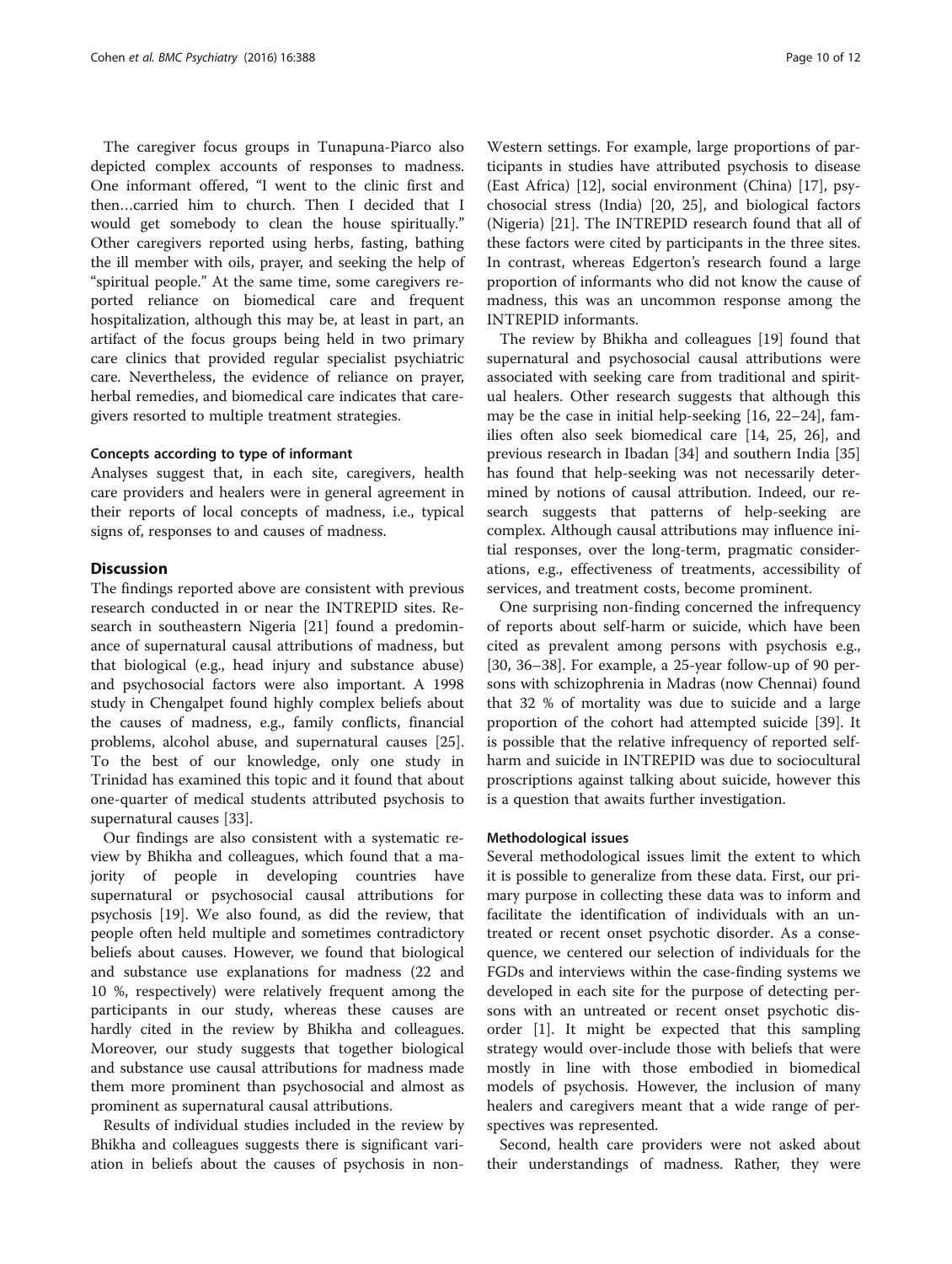<span id="page-10-0"></span>asked about how people in their communities understood and recognized madness. This meant their responses might be a biased view of the understandings of the broader community. However, the results of the analyses do not suggest any systematic biases in this regard.

Because of local constraints, we conducted both FGDs and individual interviews. This is problematic for a number of reasons, not least that the dynamics of each can produce different data. For example, focus groups tend to encourage consensus and can obscure alternative opinions and beliefs. At the same time, individual interviews may tap into a wider range of beliefs, but this may also give undue prominence to relatively idiosyncratic ideas that are not necessarily shared by many others within the wider culture. The patchwork of focus groups and interviews that we were able to complete within and across the sites, consequently, urges caution in inferring too broadly from our findings about beliefs common in each of the settings.

#### Conclusions

The findings from the INTREPID project suggest that concepts of madness have similar features across diverse settings: a) terms for madness are often derived from a common understanding that the causes of madness can be located in disruptions of mental processes and capacities; b) madness is recognized mostly by disruptive behaviours or marked declines in functioning; c) causal attributions are varied and include, for example, supernatural and biological factors; and, d) help-seeking is shaped by causal attributions, as well as economic factors and assessments of treatment effectiveness. In addition, our findings are consistent with research findings that go back to Edgerton's work in the 1960's [\[3](#page-11-0), [12](#page-11-0)–[21](#page-11-0)].

This is not to say, however, that one can ignore variations across the sites. For example: a) although informants in Ibadan and Tunapuna-Piarco reported that going about naked was a sign of madness, informants in Chengalpet did not; b) in Ibadan informants spoke of prayer, fasting and the use of herbs and oils in the context of seeking help in churches or from traditional healers, while caregivers in Tunapuna-Piarco spoke of using these methods in more personal terms; and, c) the use of cannabis as a cause of madness was often cited in Ibadan and Tunapuna-Piarco, but not in Chengalpet.

In conclusion, knowledge of these similarities and the nuances of differences are key to understanding how local beliefs and material conditions influence how people understand, recognize and respond to madness. In turn, this knowledge of local concepts is essential when searching for psychosis in diverse places and makes possible the collection of "comparable epidemiological cohorts" of first-episode and untreated cases of psychosis in settings where our knowledge of psychosis is limited and professional mental health services are not always the primary source of care for people with psychosis [\[40\]](#page-11-0). Last, we believe our findings make a significant contribution to a long history of research about concepts of madness in diverse settings.

#### Acknowledgements

Not applicable.

#### Funding

This research was funded by the Wellcome Trust (Grant Number: WT094525). Craig Morgan is further supported by funding from the Wellcome Trust (Grant Number: WT087417) and European Union (European Community's Seventh Framework Program (Grant Agreement No. HEALTH-F2-2009- 241909) (Project EU-GEI)).

#### Availability of data and materials

The qualitative datasets generated and analysed as part of the INTREPID study are not publicly available due to their confidential nature.

#### Authors' contributions

CM was the principle investigator and designed the study; CM, AC, SJ, VP, RM, GM, OG, OE and TR all contributed to the study design; RP, MH, SO, CM and AC developed the coding framework; RP, MH, SO conducted the coding; AC conducted the qualitative analyses and wrote the first draft; CM, RP, MH SO, SJ, OE, VP, HW, RM, GH, OG and RT reviewed and commented on drafts. All read and approved the final manuscript.

#### Competing interests

The authors declare that they have no competing interests.

#### Consent for publication

Not applicable.

#### Ethics approval and consent to participate

This research was given approval by the Research Ethics office of King's College London (reference #PNM/11/12–80), as well as institutional review boards at the University of Ibadan (Nigeria), University of the West Indies (Trinidad), and the Schizophrenia Research Foundation (Chennai, India). We obtained informed consent from participants in the focus group discussions (FGDs) and the interviews in the following manner. We approached each potential participant and provided s/he with a copy of our information sheet, which explained that participation was voluntary, that s/ he was free to withdraw at any point, without giving a reason, and that all data would be held securely and anonymised. The information sheet was read to non-literate participants and, when it was clear they understood the project, consent was indicated by taking their thumb-print. In Chengalpet, audio consent was obtained from participants in the FGDs. Locally appropriate compensation was provided to participants.

#### Author details

<sup>1</sup>Department of Population Health, London School of Hygiene and Tropical Medicine, London, UK. <sup>2</sup>Schizophrenia Research Foundation, Chennai, India.<br><sup>3</sup>Department of Psychiatry, University of the West Indias. St. Augustine. <sup>3</sup>Department of Psychiatry, University of the West Indies, St Augustine, Trinidad. <sup>4</sup> Department of Psychiatry, University of Ibadan, Ibadan, Nigeria.<br><sup>5</sup> Bavebosis Studies Department Institute of Bavebiatry, King's College Lop Psychosis Studies Department, Institute of Psychiatry, King's College London, London, UK. <sup>6</sup>National Institute for Health Research (NIHR) Mental Health Biomedical Research Centre at South London and Maudsley NHS Foundation Trust and King's College London, London, UK. <sup>7</sup>Centre for Epidemiology and Public Health, Health Service and Population Research Department, Institute of Psychiatry, King's College London, London, UK.

#### Received: 8 February 2016 Accepted: 25 October 2016 Published online: 09 November 2016

#### References

1. Morgan C, Hibben M, Esan O, John S, Patel V, Weiss HA, Murray RM, Hutchinson G, Gureje O, Thara R, et al. Searching for psychosis: INTREPID (1): systems for detecting untreated and first-episode cases of psychosis in diverse settings. Soc Psychiatry Psychiatr Epidemiol. 2015;50(6):879–93.